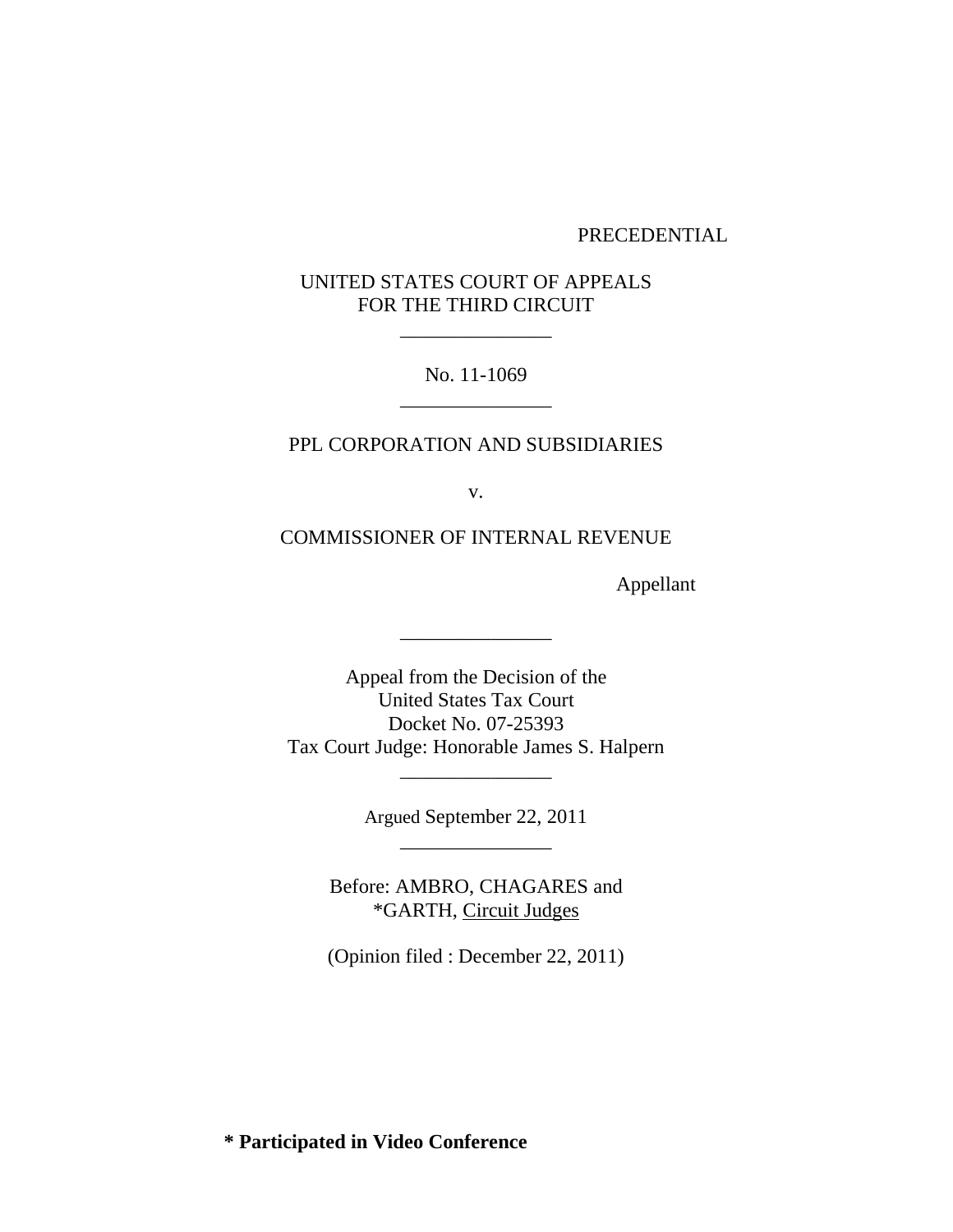Thomas J. Clark, Esquire Gilbert S. Rothenberg, Esquire Francesca U. Tamami, Esquire (Argued) United States Department of Justice Tax Division 950 Pennsylvania Avenue, N.W. P.O. Box 502 Washington, DC 20044

Counsel for Appellant

Mark B. Bierbower, Esquire Timothy L. Jacobs, Esquire Richard E. May, Esquire (Argued) Hunton & Williams LLP 2200 Pennsylvania Avenue, N.W. Washington, DC 20037

Counsel for Appellee

Alan I. Horowitz, Esquire Miller & Chevalier Chartered 655 Fifteenth Street, N.W., Suite 900 Washington, DC 20005

Counsel for Amicus Appellee

# OPINION OF THE COURT \_\_\_\_\_\_\_\_\_\_\_\_\_\_\_

\_\_\_\_\_\_\_\_\_\_\_\_\_\_\_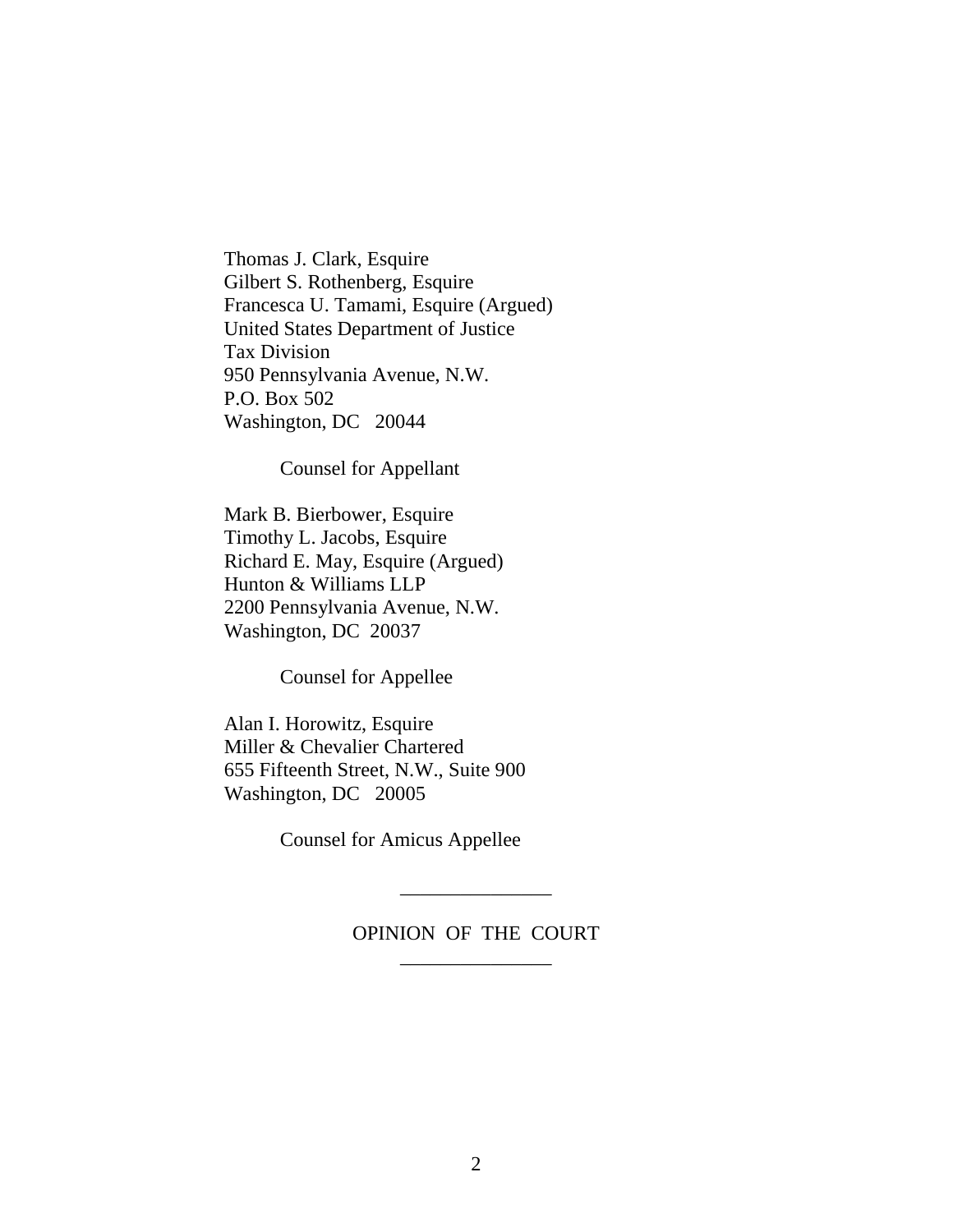### AMBRO, Circuit Judge

The Commissioner of Internal Revenue appeals a decision of the United States Tax Court holding that PPL Corporation was entitled to a foreign tax credit for the 1997 tax year under § 901 of the Internal Revenue Code. We agree with the Commissioner that the foreign tax before us does not qualify for a foreign tax credit, and thus reverse.

## **I. Background**

PPL is a Pennsylvania corporation. In 1997, it held a 25% stake in SWEB (formerly South Western Electricity Board), a utility in the United Kingdom. SWEB was one of 32 United Kingdom companies subject to a one-time "windfall tax." After it paid that tax, PPL claimed under I.R.C. § 901 a foreign tax credit on its United States tax return. We must decide whether the U.K. windfall tax is an "income, war profits, [or] excess profits" tax within the meaning of  $\S$  901(b)(1).

The windfall tax emerged from a backlash against the privatization of British utilities and transit operators. The U.K.'s Government, then controlled by the Conservative Party, sold SWEB and 31 other state-owned companies to private investors between 1984 and 1996. Though privately owned, the utilities remained regulated. In particular, the U.K. Government set the rates at which the utilities would sell electricity to customers. With the pricing scheme, it induced the new private owners to provide electricity more efficiently; every pound sterling that the owners could save would go to them as profit rather than to customers as lower prices. Most of the utilities, including SWEB, increased efficiency to a greater degree than the U.K. Government had expected. As a result, the utilities' profits and their share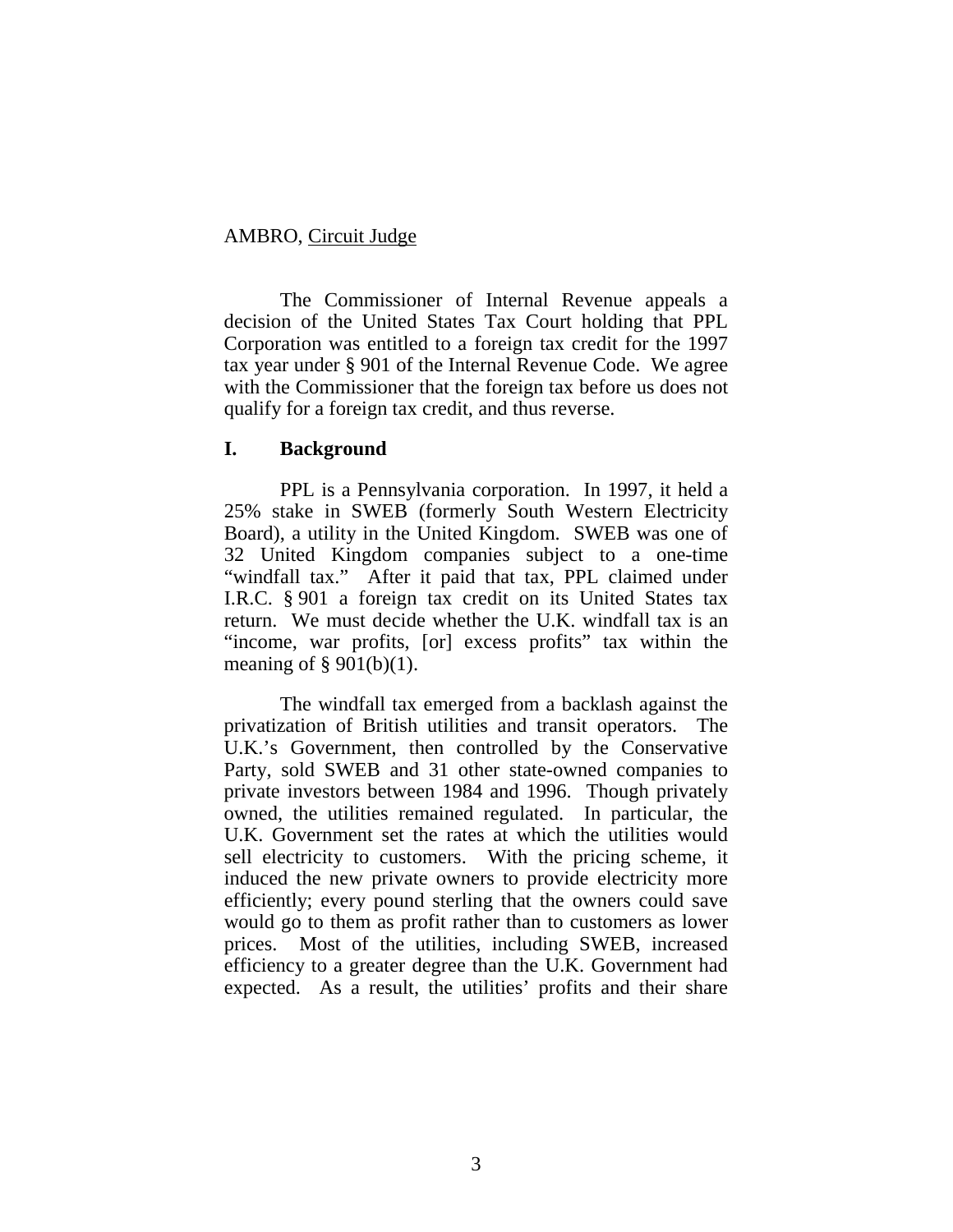prices increased. Executive compensation also increased, as it was tied in many cases to share prices. These high profits and compensation packages, coupled with the fixed costs that customers paid under the regulatory scheme, left the public unhappy with the utilities and their executives.

The opposition Labour Party sought to capitalize on this public discontent by introducing a new tax. Party leaders promised a "windfall levy on the excess profits of the privatised utilities," in the words of Labour's 1997 Election Manifesto. They put Geoffrey Robinson, a Labour Member of Parliament, in charge of the plan. He hired accounting firm Arthur Andersen to develop a series of proposals. Robinson and the Andersen team rejected simpler proposals, including taxes on gross receipts or on profits, and instead selected the "windfall tax" now at issue. Gordon Brown, then the Shadow Chancellor of the Exchequer, approved Robinson's windfall tax proposal, and Parliament enacted it without substantive change after Labour won the 1997 elections.

 In concept, the windfall tax was a one-time 23% tax on the difference between each company's "profit-making value" and its "flotation value," the price for which the U.K. Government had sold it. (The public believed that the Government had sold the companies too cheaply, hence the "windfall.") The tax statute defined each company's "profitmaking value" as its average annual profit multiplied by its price-to-earnings ratio. It defined average annual profit as the company's average profit per day over a statutorily defined "initial period" (which for SWEB and most others was the first four years after privatization) multiplied by 365. Rather than using the companies' actual price-to-earnings ratios, the statute imputed a ratio of 9 for all companies. This "ratio," a U.K. Government document explained, "approximates to the lowest average sectoral price-to-earnings ratio of the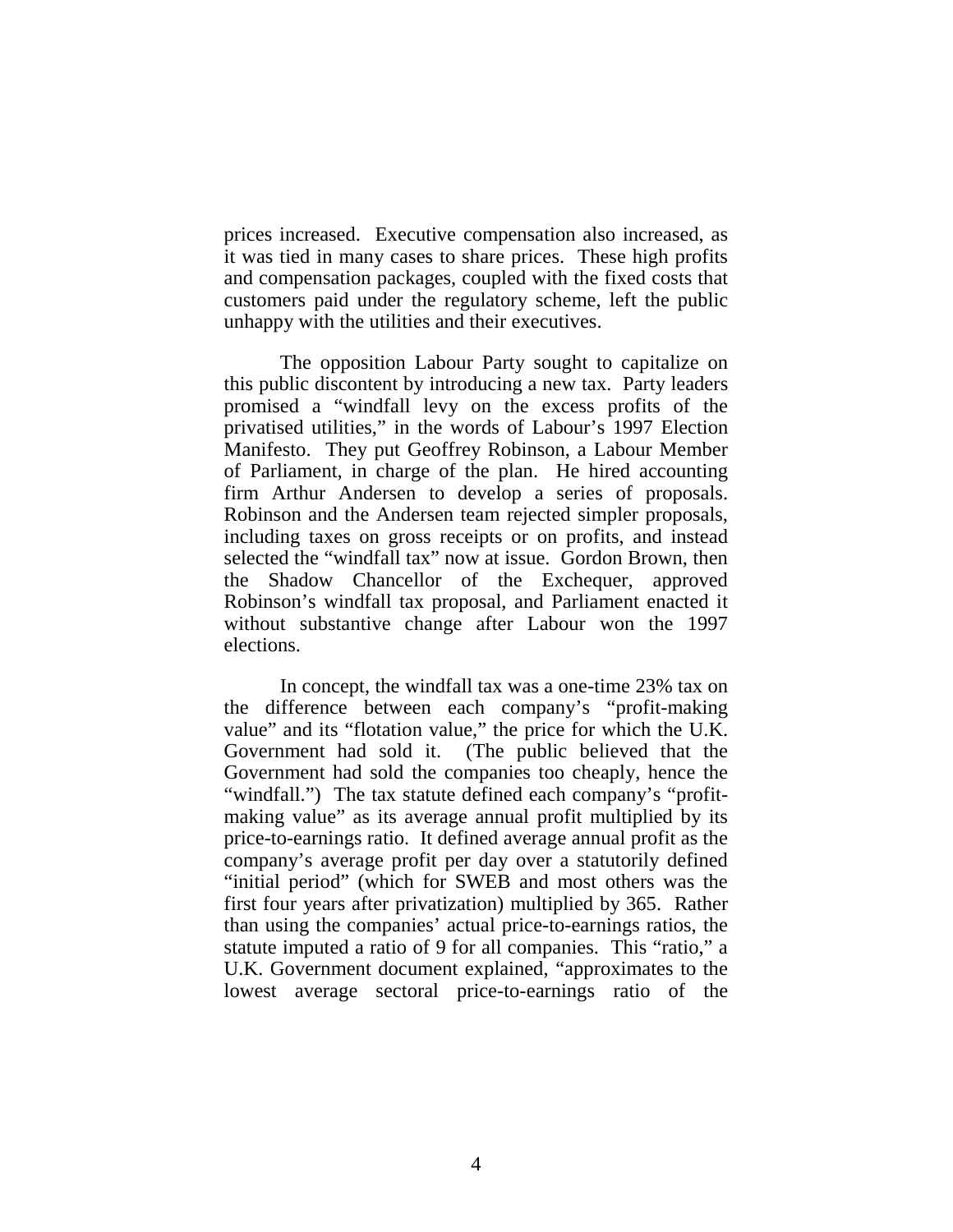companies liable to the tax." J.A. at 264. We may express the tax algebraically in this way:

$$
Tax = 23\% \times [(365 \times (P/D) \times 9) - FV],
$$

where 23% is the tax rate, *P* is the company's total profit over the "initial period," *D* is the length of the initial period in days, and *FV* is the company's flotation value (to repeat, the price for which the U.K. Government sold the company).

 SWEB paid the windfall tax, and PPL filed with the IRS a claim for refund seeking a foreign tax credit for PPL's share of the windfall tax paid. In 2007, the IRS denied PPL's claim for refund and issued a notice of deficiency. PPL then filed a petition in the Tax Court to challenge the IRS's determination that it was not entitled to a credit under I.R.C. § 901 for PPL's share of SWEB's windfall tax. The Tax Court held a trial and, after post-trial briefing and further testimony, agreed with PPL that it was entitled to a foreign tax credit. The Commissioner timely appealed to our Court, asserting that § 901 does not cover the windfall tax.

The Tax Court had jurisdiction under I.R.C. §§ 6213 and 6214, and our Court has jurisdiction under I.R.C. § 7482(a)(1). "We have plenary review over the Tax Court's legal conclusions, and may set aside findings of fact if they are clearly erroneous." *Capital Blue Cross v. Comm'r*, 431 F.3d 117, 123-24 (3d Cir. 2005).

### **II. Discussion**

### *A. The Applicable Test*

To determine whether the U.K. windfall tax is a creditable foreign tax, we start with I.R.C.  $\S 901(b)(1)$ . That subsection provides a tax credit for "the amount of any income, war profits, and excess profits taxes paid or accrued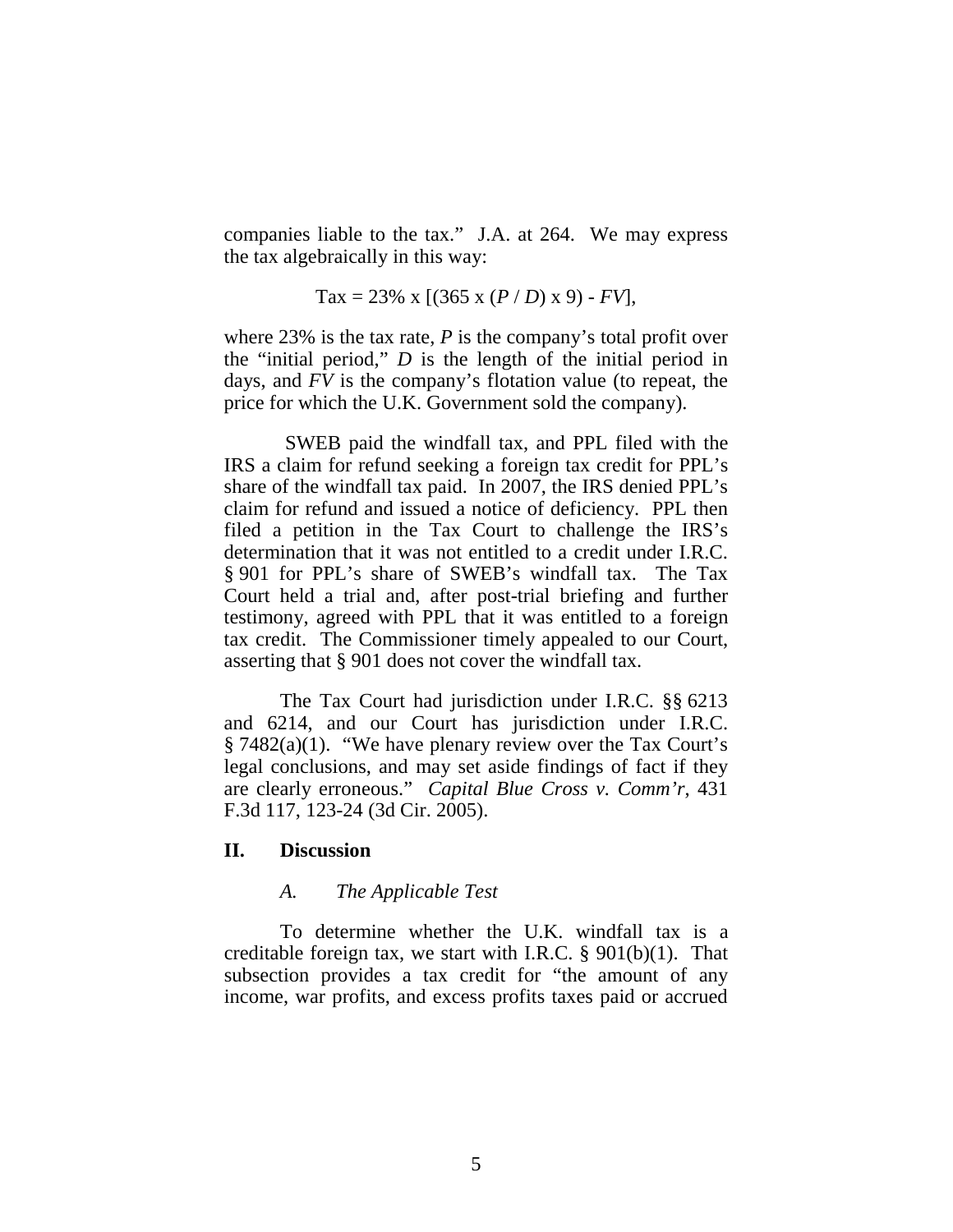during the taxable year to any foreign country." Congress first enacted these words in 1918, and it has not changed them since. *See Phillips Petroleum Co. v. Comm'r*, 104 T.C. 256, 284 (1995) (discussing legislative history). In the decades that followed, "the word 'income' in section  $901(b)(1)$ [became] the subject of a long and tortuous history" in case law that was "permeated" with "vagaries, confusion, and seeming contradictions." *Bank of Am. Nat'l Trust & Sav. Ass'n v. Comm'r*, 61 T.C. 752, 759 (1974).

 The Treasury Department explained and clarified § 901(b)(1) in a 1983 regulation, Treasury Regulation 1.901- 2, which the parties agree governs our case. We follow our sister Courts of Appeals in according it the force of law. *See, e.g.*, *Texasgulf, Inc. v. Comm'r*, 172 F.3d 209 (2d Cir. 1999); *Amoco Corp. v. Comm'r*, 138 F.3d 1139 (7th Cir. 1998).

The regulation's purpose is to define "income, war profits, [or] excess profits tax" within the meaning of I.R.C.  $§ 901(b)(1)$ . The regulation combines those statutory terms into the single concept of an "income tax." Treas. Reg. §  $1.901-2(a)(1)$ . It provides that a foreign assessment is an "income tax" if it has the "predominant character . . . of an income tax in the U.S. sense." *Id.* § 1.901-2(a)(1)(ii). (It also requires that the foreign tax be a "tax," which is not at issue here.) The regulation then provides that a foreign assessment has a tax "character" if it is "likely to reach net gain in the normal circumstances in which it applies." *Id.* § 1.901- 2(a)(3)(i). And it is "likely to reach net gain . . . *if and only if* the tax, judged on the basis of its predominant character,"

 $\overline{a}$ 

<span id="page-5-0"></span> $1$  Because the regulation repeats the phrase "predominant" character" throughout its definitions, both the Tax Court and PPL on appeal suggest that it applies a "predominant character standard" independent of the three requirements.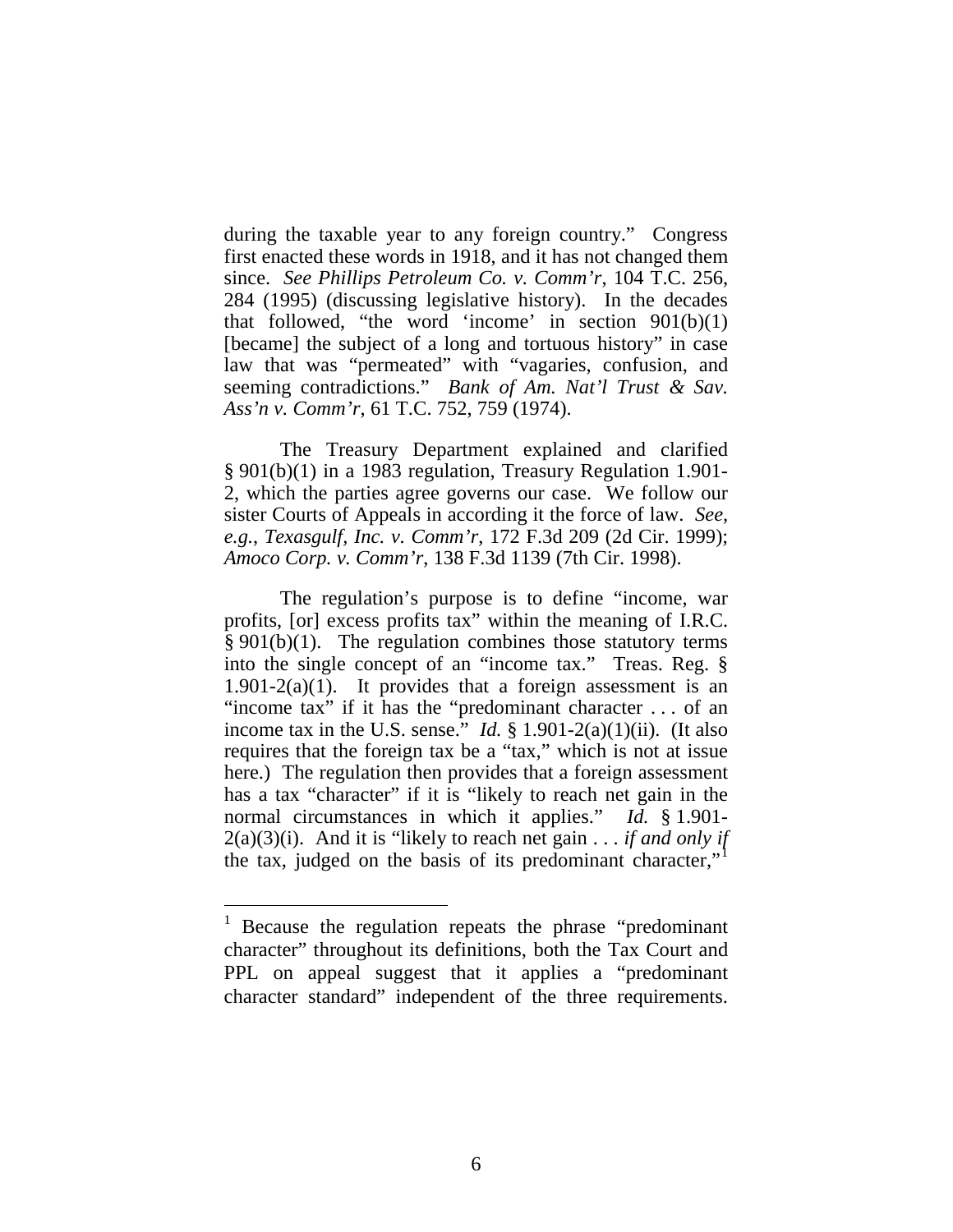satisfies *each* of three requirements: the "realization" requirement, the "gross receipts" requirement, and the "net income" requirement. *Id.* § 1.901-2(b)(1) (emphases added).

 The realization requirement is that the tax is imposed on or after the occurrence of events that would result in the realization of income under U.S. tax law. *Id.* § 1.901-2(b)(2).

 $\overline{a}$ 

That is incorrect. We must assess whether a foreign tax satisfies each of the regulation's three requirements "judged on the basis of its predominant character." Treas. Reg.  $§ 1.901-2(b)(1), (b)(2), (b)(3), (b)(4).$  We may not, however, simply ask whether the "predominant character" of a foreign tax is that of a U.S. income tax without addressing the requirements. The Court of Claims did essentially that in a pair of cases that predated the Treasury regulation governing our case. *See Inland Steel Co. v. United States*, 677 F.2d 72, 80 (Ct. Cl. 1982) (*per curiam*); *Bank of Am. Nat'l Trust & Sav. Ass'n v. United States*, 459 F.2d 513, 519 (Ct. Cl. 1972).

A single paragraph in the Treasury regulation's preamble purports to adopt both the Court of Claims' approach and the three-requirement test. Creditability of Foreign Taxes, 48 Fed. Reg. 46,272, 46,273 (Oct. 12, 1983). Those two approaches to § 901 are, at the least, in tension with one another. We resolve this tension in favor of the text of the regulation, which does not include the preamble. In doing so, we follow the Second Circuit's decision in *Texasgulf*, which considered the same foreign tax that the Court of Claims had in *Inland Steel* but reached the opposite result, the former deciding that the Ontario Mining Tax was creditable under § 901, *Texasgulf*, 172 F.3d at 216-17, and the latter ruling that it was not, *Inland Steel*, 677 F.2d at 87.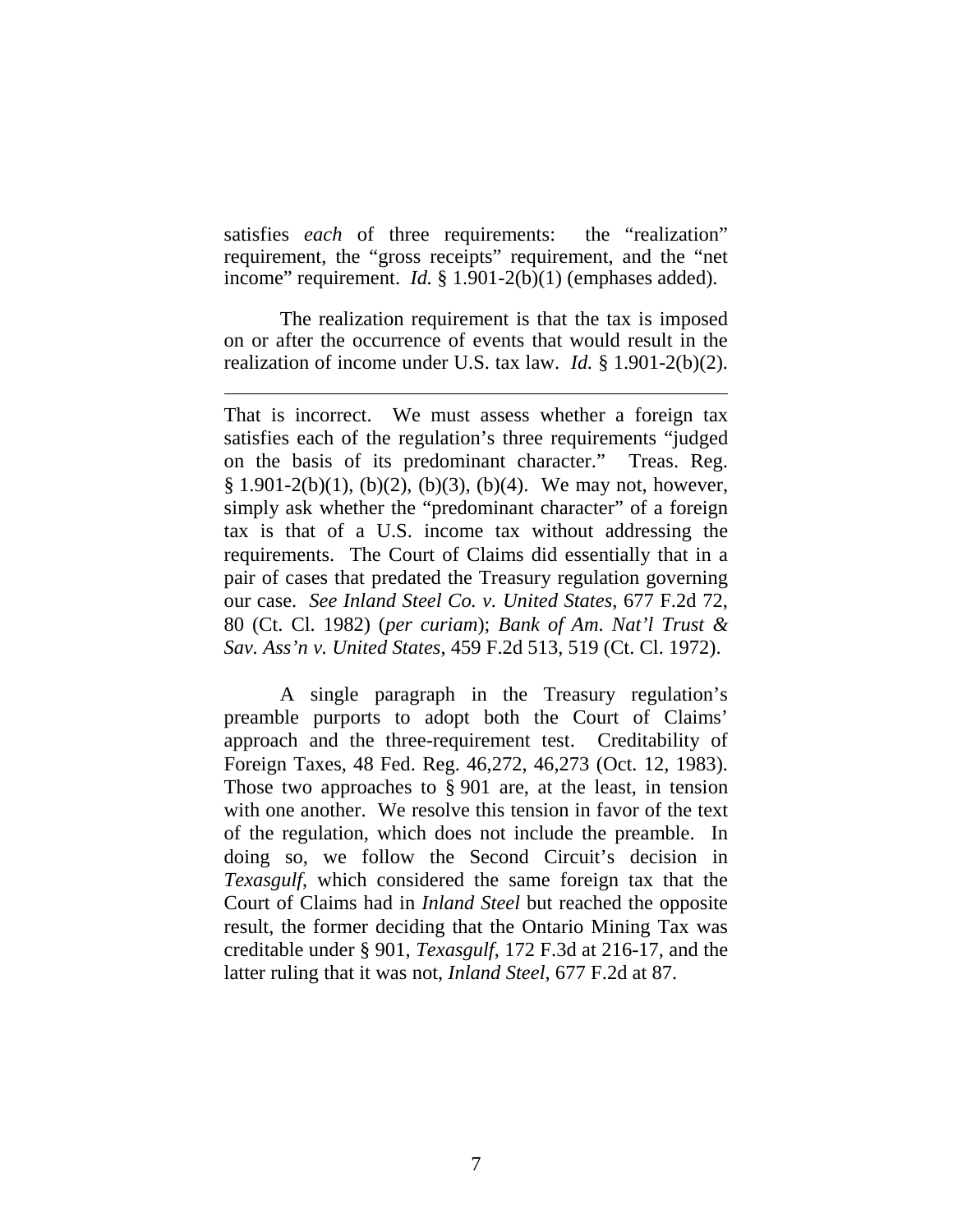The gross receipts requirement is that the tax is imposed on gross receipts or an amount not greater than gross receipts. *Id.* § 1.901-2(b)(3). The net income requirement is that computing the tax demands deducting from gross receipts the costs and expenses incurred in earning those receipts. *Id.*  $§$  1.901-2(b)(4). We determine whether each requirement is met "judged on the basis of [the] predominant character" of the tax. *Id.* § 1.901-2(b)(2), (b)(3), (b)(4). We do so mindful that "[b]ecause § 901's exemption from taxation is 'a privilege extended by legislative grace,' it is strictly construed." *Texasgulf*, 172 F.3d at 214 (quoting *Inland Steel Co. v. United States*, 677 F.2d 72, 79 (Ct. Cl. 1982) (*per curiam*)).

 The three requirements concern the *timing* and the *base* of the foreign tax. The realization requirement, one of timing, ensures that the taxpayer has received income before being obligated to pay taxes on it. *See Helvering v. Horst*, 311 U.S. 112, 115 (1940) ("'[R]ealization' is not deemed to occur until the income is paid."). The main effect of this requirement is to exclude from "income" the appreciation in value of property that its owner has not yet sold. The gross receipts and net income requirements present questions about the tax base, the amount on which the tax is levied. The amount that a particular corporation owes is the product of its tax base multiplied by its tax rate.

### *B. The Tax Base*

The parties offer dueling perspectives on the base of the windfall tax. In the Commissioner's view, the tax base is what the U.K. statute says it is: the difference between two imputed values of each affected company. The first value is the company's "profit-making value," defined as its average annual profit during its "initial period" (that is, average profit per day over the initial period, multiplied by 365) times 9, the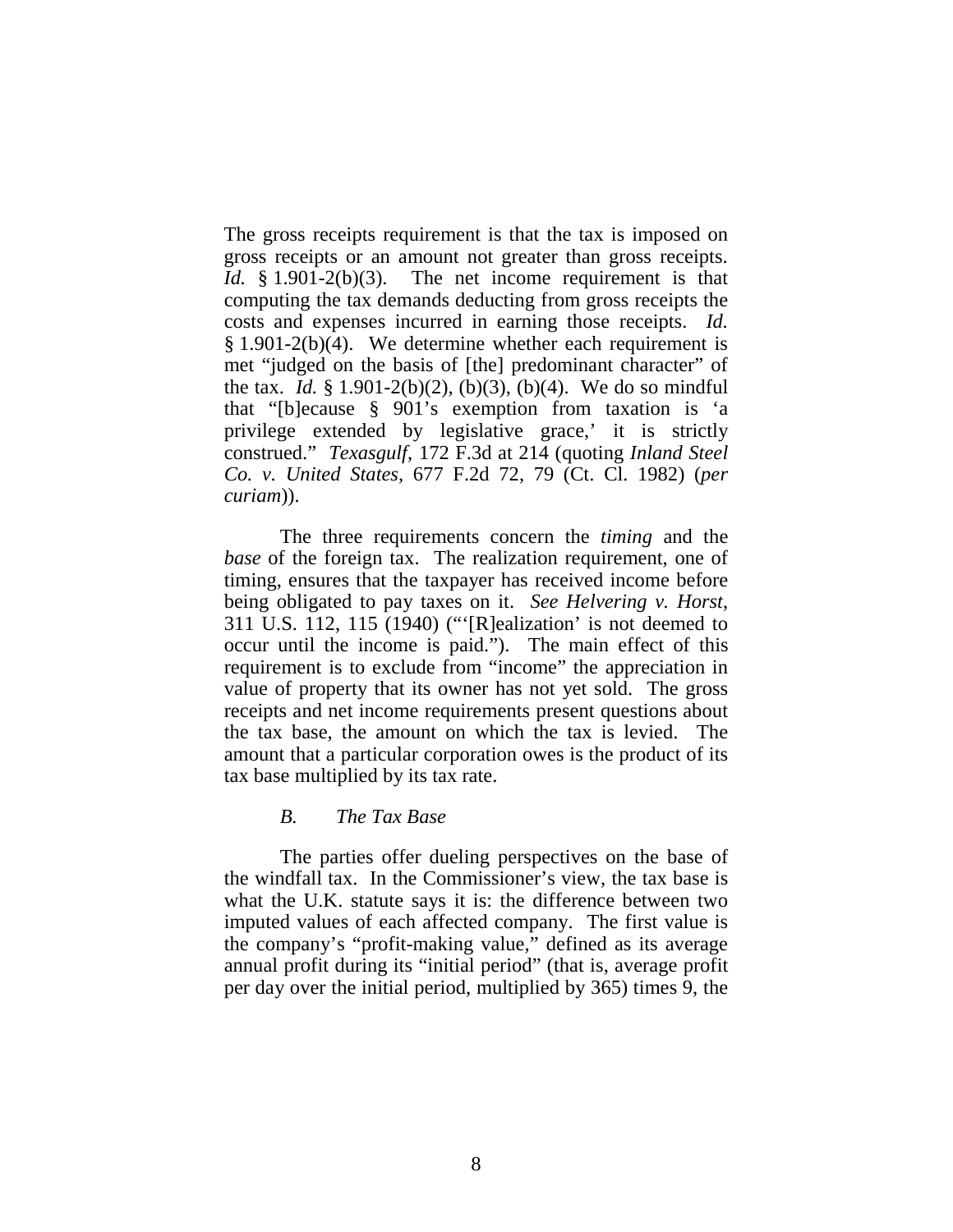assumed price-to-earnings ratio. The second value is the company's "flotation value," the amount for which the U.K. Government sold the company to investors. Neither value represents the company's gross receipts, nor does the tax base account for recognizable costs and expenses such as employee costs. Thus, the Commissioner contends, the "windfall tax" fails to meet either the gross receipts or the net income requirement under the U.S. regulation.

In PPL's view, looking through the form of the tax to its substance reveals that "the [t]ax [i]s, in substance, a tax on profits, specifically on excess profits." PPL Br. at 43 (citation and internal quotation marks omitted). Our classification of a foreign tax hinges on its economic substance, not its form. *See Boulware v. United States*, 552 U.S. 421, 429 (2008) ("[T]ax classifications . . . turn on 'the objective economic realities of a transaction rather than . . . the particular form the parties employed'; a 'given result at the end of a straight path is not made a different result . . . by following a devious path.'") (citations omitted). PPL's expert testimony purports to establish that initial-period profit would satisfy the gross receipts and net income requirements.

In our view, PPL's formulation of the substance of the U.K. windfall tax is a bridge too far. No matter how many of PPL's proposed simplifications we may accept, we return to a fundamental problem: the tax base cannot be initial-period profit alone unless we rewrite the tax rate. Under the Treasury Department's regulation, we cannot do that.

 PPL's proposal and its fatal flaw are best understood in algebraic terms. Once again, the U.K. statute computes each company's tax thus:

$$
Tax = 23\% \times [(365 \times (P/D) \times 9) - FV],
$$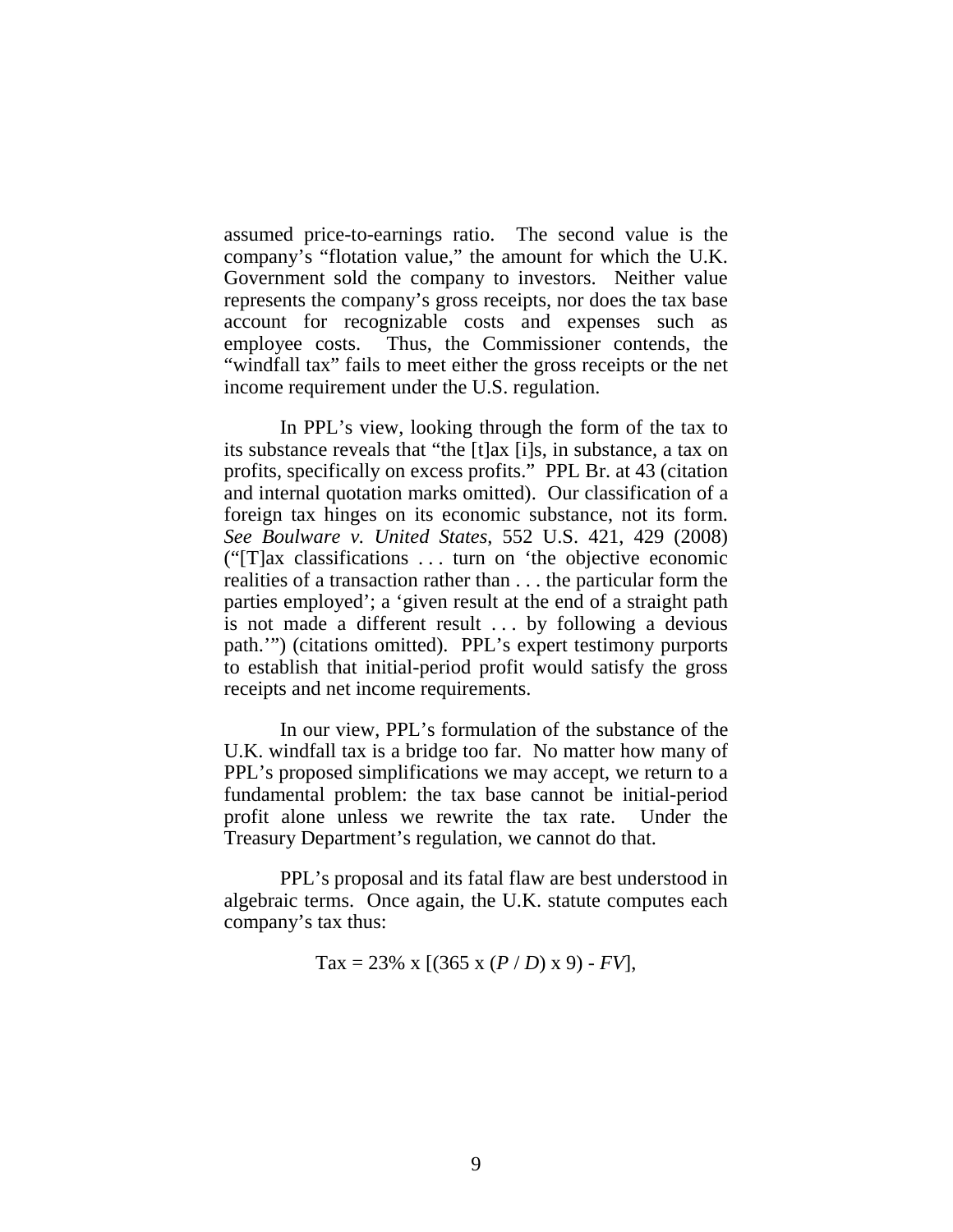where 23% is the tax rate, *P* is the company's initial-period profit, *D* is the length of the initial period in days, and *FV* is the company's flotation value. Were this a tax on initialperiod profit, as PPL contends that it is in substance, the tax base would be simply *P*, so that we could express the tax thus:

$$
Tax = 23\% \times P.
$$

No amount of emphasis on substance over form can take us from the first equation to the second.

If profit is in essence the only variable in the tax base, we would first need to explain away the other two variables that the U.K. statute puts there. For the sake of argument, we do so as PPL suggests. First, we assume that the "initial period" for all companies is 1,461 days long—in other words, that *D* equals 1,461. Twenty-nine of the 32 affected companies had initial periods of 1,461 days—four years (4 x 365) plus one day for leap year—or just shy of it. Second, we assume that each company's flotation value (the variable *FV*) is not relevant for the purpose of satisfying the regulation's three requirements. PPL contends that we should do so because the flotation value in the U.K. windfall tax merely gives that tax the form of historical "excess profits" taxes.<sup>[2](#page-9-0)</sup>

 $\overline{a}$ 

<span id="page-9-0"></span><sup>&</sup>lt;sup>2</sup> Section 901(b)(1) establishes a credit for "any income, war profits, and excess profits taxes" paid to a foreign nation. As we noted above, the relevant Treasury regulation treats those three taxes as though they are identical. Treas. Reg. § 1.901-2(a)(1). PPL protests that the regulation "does not address the elements necessary to [distinguish] 'excess profits' from 'normal profits.' . . . . One must search [beyond the regulation] to determine the predominant character of an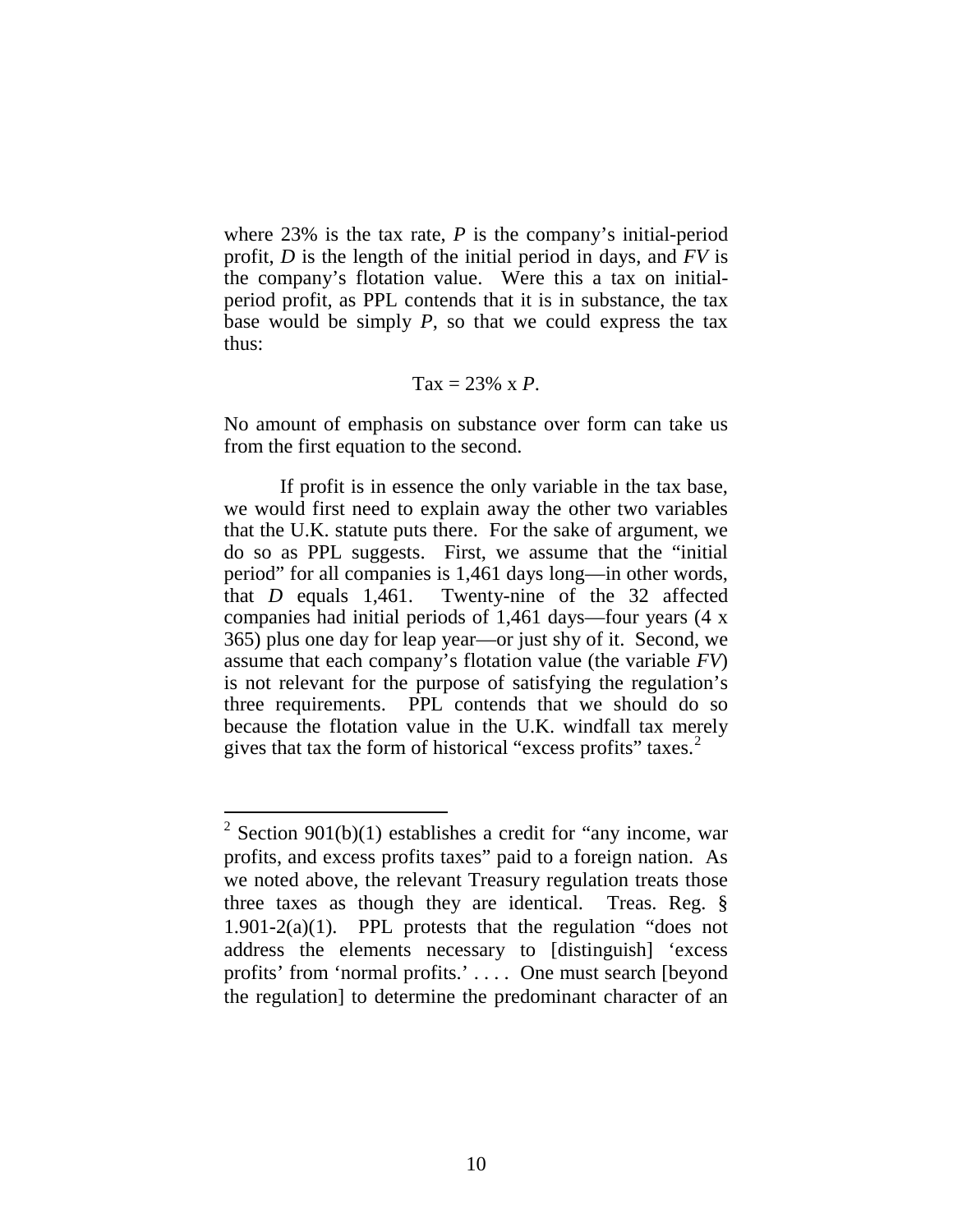These two modifications would make the tax base appear to be quite different. Rather than the statutory formula, that is,

Tax = 23% x  $[(365 \times (P/D) \times 9) - FV]$ ,

we would confront this new formula:

 $\overline{a}$ 

$$
Tax = 23\% \times [(365 \times (P / 1,461)) \times 9],
$$

because we have substituted 1,461 for *D* and eliminated *FV*. And because *P* is the only variable left, we may combine the remaining numbers in the tax base. Multiplying 365 by 9,

excess profits tax." PPL Br. at 36. In other words, PPL submits, the regulation cannot tell us what an "excess profits" tax is because it does not define that term specifically. Instead, we are invited to look to World War I-era "excess profits" taxes, which, we are told, would render flotation value irrelevant to our analysis.

But this argument merely suggests that the regulation misinterprets the statute. The regulation expressly defines an excess profits tax as an "income tax," which for the purposes of the regulation is a tax that satisfies the realization, gross receipts, and net income requirements. PPL could have argued that the Treasury Department's regulation was arbitrary or capricious because it mingles "excess profits taxes" with the other statutory terms. But it did not. Instead, PPL agrees with the Commissioner that Treasury Regulation 1.901-2 governs this case. *See id.* at 30-33, 35, 52. We nonetheless indulge for the sake of argument PPL's contention that historical practice allows us to cast flotation value aside. Doing so does not affect our holding.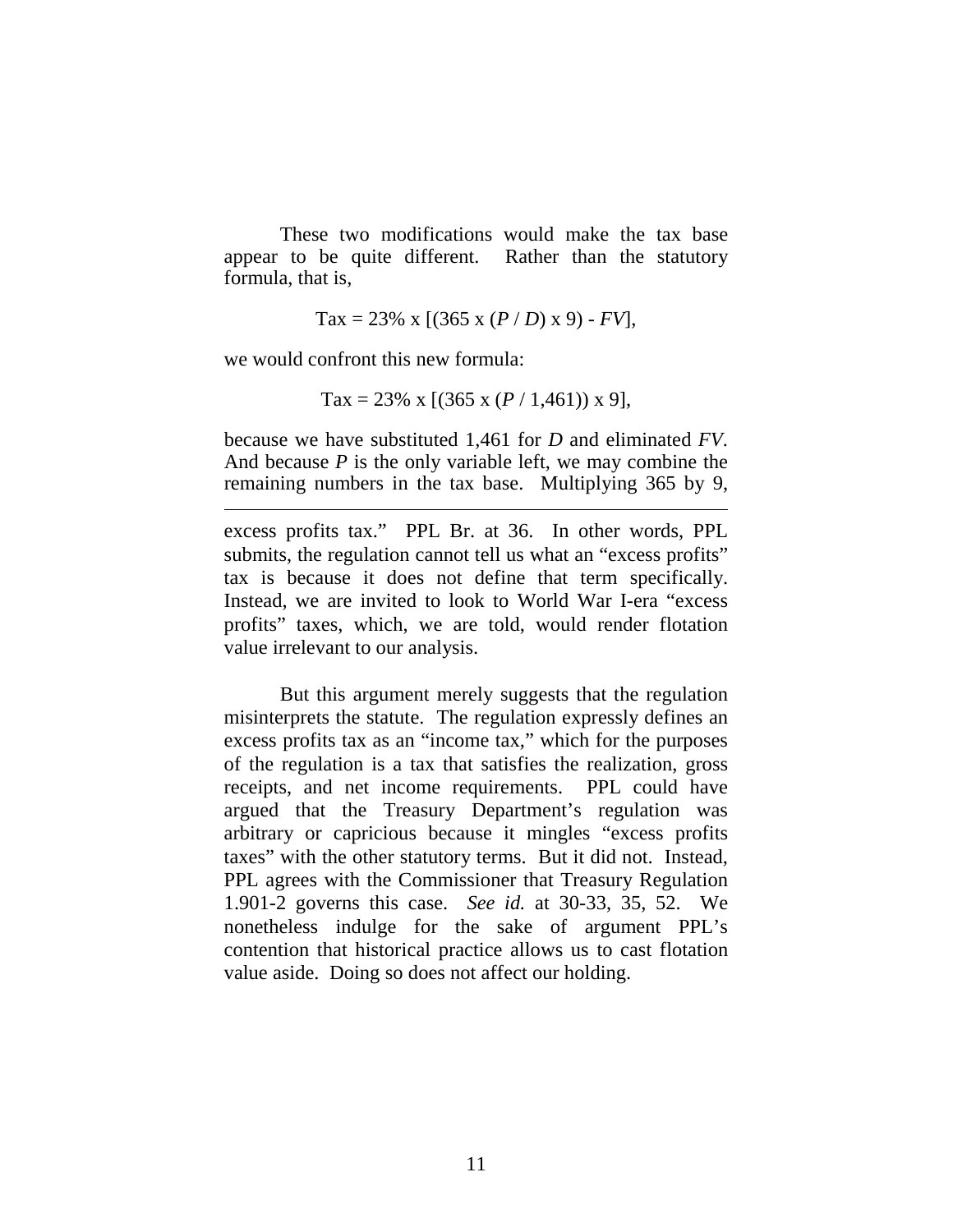then dividing by 1,461, equals roughly 2.25. Thus, we could express the U.K. windfall tax even more simply:

$$
Tax = 23\% \times [2.25 \times P].
$$

PPL's two proposed simplifications boil down to this formula.

Even accepting those simplifications, this tax base would violate the gross receipts requirement under the following logic:

- $\mathbf{r}$ The tax base that PPL's two simplifications produce is 2.25 times profit;
- Profit equals gross receipts minus expenses;
- Thus the tax base that PPL's two simplifications produce is 2.25 times gross receipts minus 2.25 times expenses;
- The gross receipts requirement addresses the income portion of a tax base, whereas the net income requirement addresses the expense portion of a tax base; and
- $\mathbf{r}$ Hence the income portion of this tax base—2.25 times gross receipts—violates the gross receipts requirement, which limits the basis of a tax to gross receipts or an approximation thereof "likely to produce an amount that is *not greater than* [their] fair market value." Treas. Reg. § 1.901-2(b)(3)(B) (emphasis added).

PPL attempts to skirt this logic by changing the tax rate. A 23% tax on 2.25 times profit, PPL observes, is mathematically identical to a 51.75% tax on profit, because 23% times 2.25 equals 51.75%. PPL Br. at 25-26. In other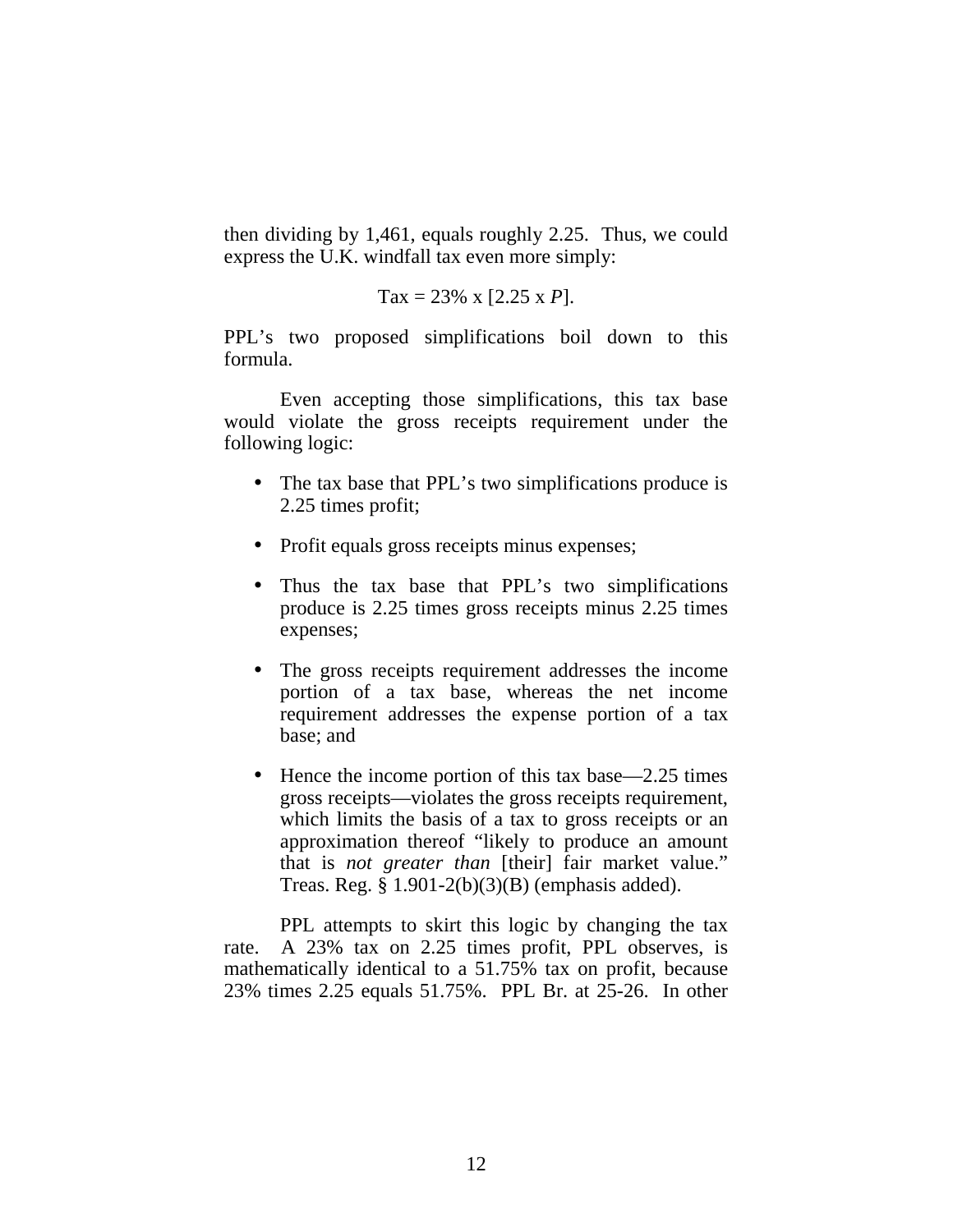words, returning to our formula, PPL would make one last modification:

$$
Tax = 23\% \times [2.25 \times P] = 51.75\% \times P.
$$

Rewritten in this way, the tax base is profit alone. This tax base, PPL posits, would not offend the gross receipts requirement because the starting point for calculating profit is gross receipts.

 However, changing the tax rate in this way to avoid a problem with the tax base would read the gross receipts requirement out of the regulation. This we decline to do. An example from the Treasury regulation illustrates why our law does not tolerate such a mathematical maneuver. In the example, another country imposes a tax on the extraction of petroleum. Treas. Reg. § 1.901-2(b)(3)(ii), Ex. 3. The country deems "gross receipts" to equal 105% of the market value of the petroleum extracted. That is, the starting point for the tax base is 105% of each affected company's gross receipts from petroleum. The regulation disallows a credit for the tax because it "is designed to produce an amount that is greater than the fair market value of actual gross receipts." *Id.* As the tax would not even be creditable up to the amount imposed on 100% of gross receipts, less associated costs, the entirety of the tax fails to satisfy the requirement. This all-ornothing result is so because the regulation mandates that "a tax either is or is not an income tax, *in its entirety*, for all persons subject to the tax." *Id.*  $\S 1.901-2(a)(1)(ii)$  (emphasis added). If 105% of gross receipts (barely more than actual receipts) does not satisfy the requirement, then 225% is in the same boat but another ocean.

In this example, as with the U.K. windfall tax, manipulating the tax rate could in theory fix the problem. Say that the tax rate on the hypothetical extraction tax is 20%.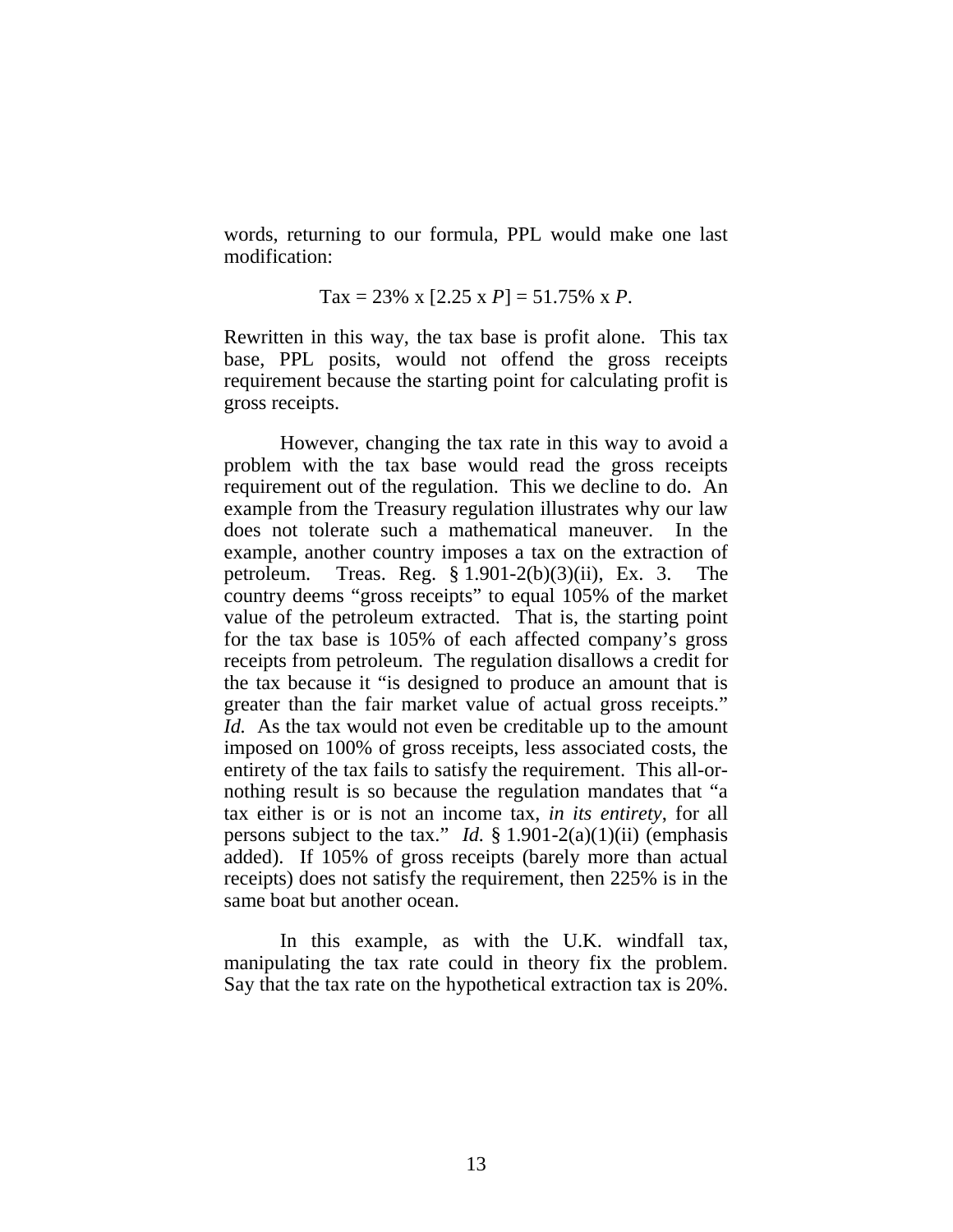It is true that a 20% tax on 105% of receipts is mathematically equivalent to a 21% tax on 100% of receipts, the latter of which would satisfy the gross receipts requirement. PPL proposes that we make the same move here, increasing the tax rate from 23% to 51.75% so that there is no multiple of receipts in the tax base. But if the regulation allowed us to do that, the example would be a nullity. *Any* tax on a multiple of receipts or profits could satisfy the gross receipts requirement, because we could reduce the starting point of its tax base to 100% of gross receipts by imagining a higher tax rate. The regulation forbids that outcome.<sup>[3](#page-13-0)</sup>

 $\overline{a}$ 

<span id="page-13-0"></span><sup>&</sup>lt;sup>3</sup> To repeat, a tax must satisfy the regulation's three requirements to be creditable. A tax's failure to satisfy any one of the three tests renders it not creditable, regardless whether it satisfies the other two tests. Because the U.K. tax fails to satisfy the gross receipts requirement, it is not creditable. Nonetheless, we also believe that (laying aside any discussion of the net income requirement) the tax fails to satisfy the realization requirement. To meet that test, the tax must be imposed "[u]pon or subsequent to the occurrence of events ('realization events') that would result in the realization of income ...." Treas. Reg. § 1.901- $2(b)(2)(i)(A)$ . The "income" that PPL asserts is at issue here is initial-period profit. But as we have explained, the amount being taxed (the "income") was greater than initial-period profit. The U.K. windfall tax did not ensure that the companies had actually realized the amount being taxed. In SWEB's case, for example, initial-period profit was £306.2 million, but the taxable amount was approximately £393.1 million after subtracting flotation value. SWEB did not realize the full latter amount as profit over its initial period. *See Eisner v. Macomber*, 252 U.S. 189, 211 (1920) (holding